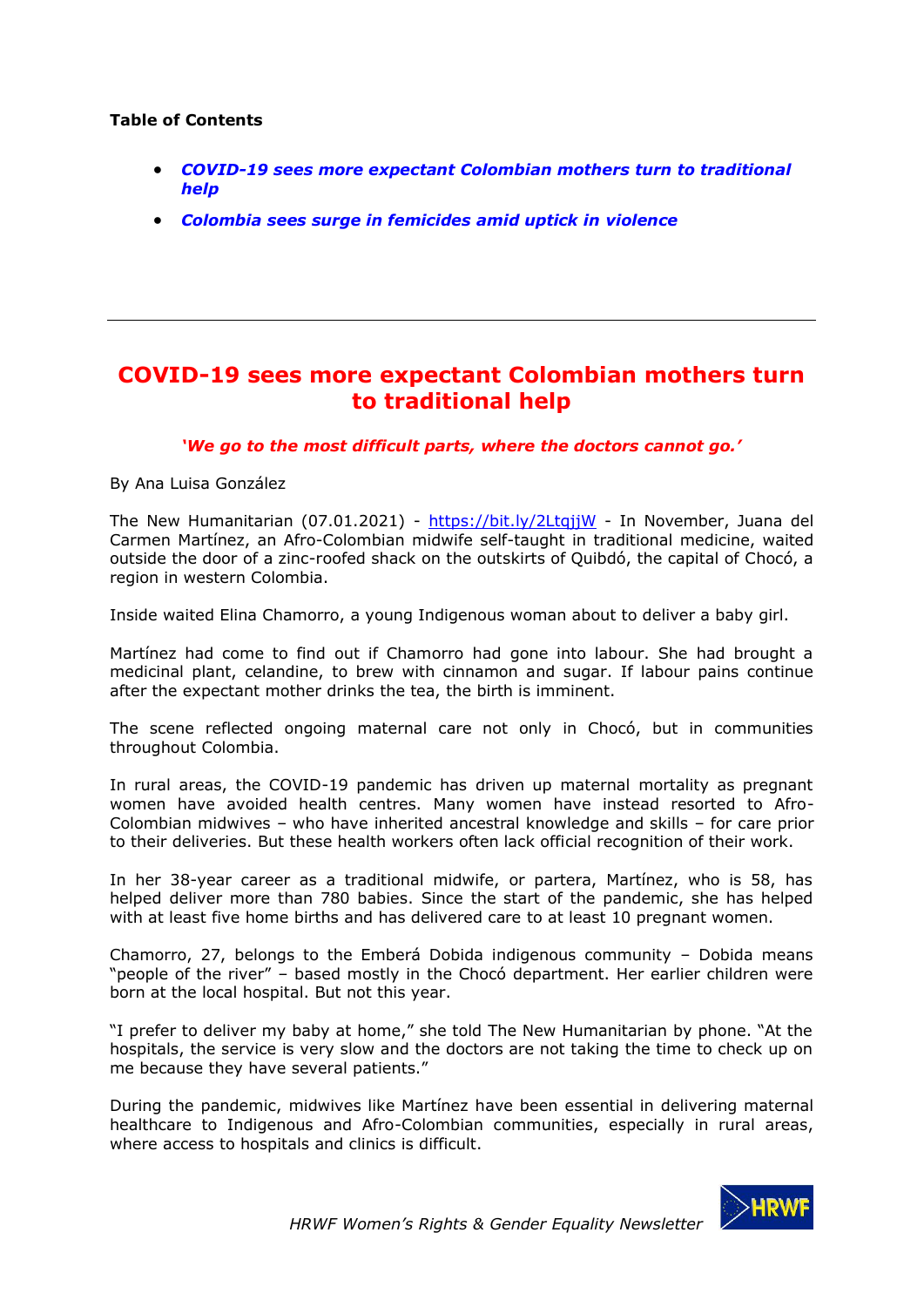Martínez travels throughout the Chocó department, one of the poorest parts of the country – and one in which illegal armed groups flourish. She is well-respected in her community and able to deliver assistance in areas that are too dangerous for others to enter.

"I wear my midwife's uniform, with my card and bag, so I can pass anywhere," she said. "We go to the most difficult parts, where the doctors cannot go."

### *Mothers more vulnerable*

The work of Martínez and others like her has been critical to improving maternal health in Afro-Colombian and Indigenous communities in Chocó. Midwives here extend the reach of prenatal and birthing services beyond the small villages and towns – like Quibdó – to the more remote areas. They also often detect dangerous conditions during pregnancies and urge mothers to go to the hospital for prenatal checks.

As COVID-19 has overwhelmed healthcare services globally, pregnant women around the world face serious risks. In many countries, a rise in stillbirths has been recorded due to the closure of maternity units during surges in coronavirus cases.

And women who need critical sexual and reproductive health services are avoiding health centres because they feel they will be exposed to the virus. Others have lost access to healthcare due to lockdowns and restrictions on movement.

Such restrictions in Chocó have been enacted not by the government, but by illegal armed groups that have imposed strict lockdowns.

The weather also reduces movement. This region is one of the rainiest places in the world, where average annual precipitation totals 8,000 to 13,000 mm.

"When mothers are about to deliver their babies, some of them are assisted by midwives, while others go to doctors," said Martínez. "But sometimes we are stuck. The recent landslide in the Lloró municipality took everything away. It took the health centre, several houses, and people lost everything."

And it's not just in Colombia that conditions during the pandemic are impacting women's health.

The United Nations Population Fund, or UNFPA, found that, worldwide, "many hospitals and health centres are reporting declines in the number of women and girls receiving critical sexual and reproductive healthcare, including antenatal services, safe delivery services and family planning."

And the Pan American Health Organization (PAHO) has reported a 40 percent decrease in pregnancy checks in 11 Latin American countries.

In addition, UNFPA experts in Colombia have warned local authorities about an increase of maternal deaths during COVID-19.

Preliminary data from Colombia's National Institute of Health (INS) documents the human cost: In 2019, 298 maternal deaths were recorded in Colombia. In 2020, the number was at least 350 – a 17.5 percent increase.

"These partial numbers are alarming because women are not going to [health] services, because they are not close enough to them to prevent these deaths," said UNFPA expert

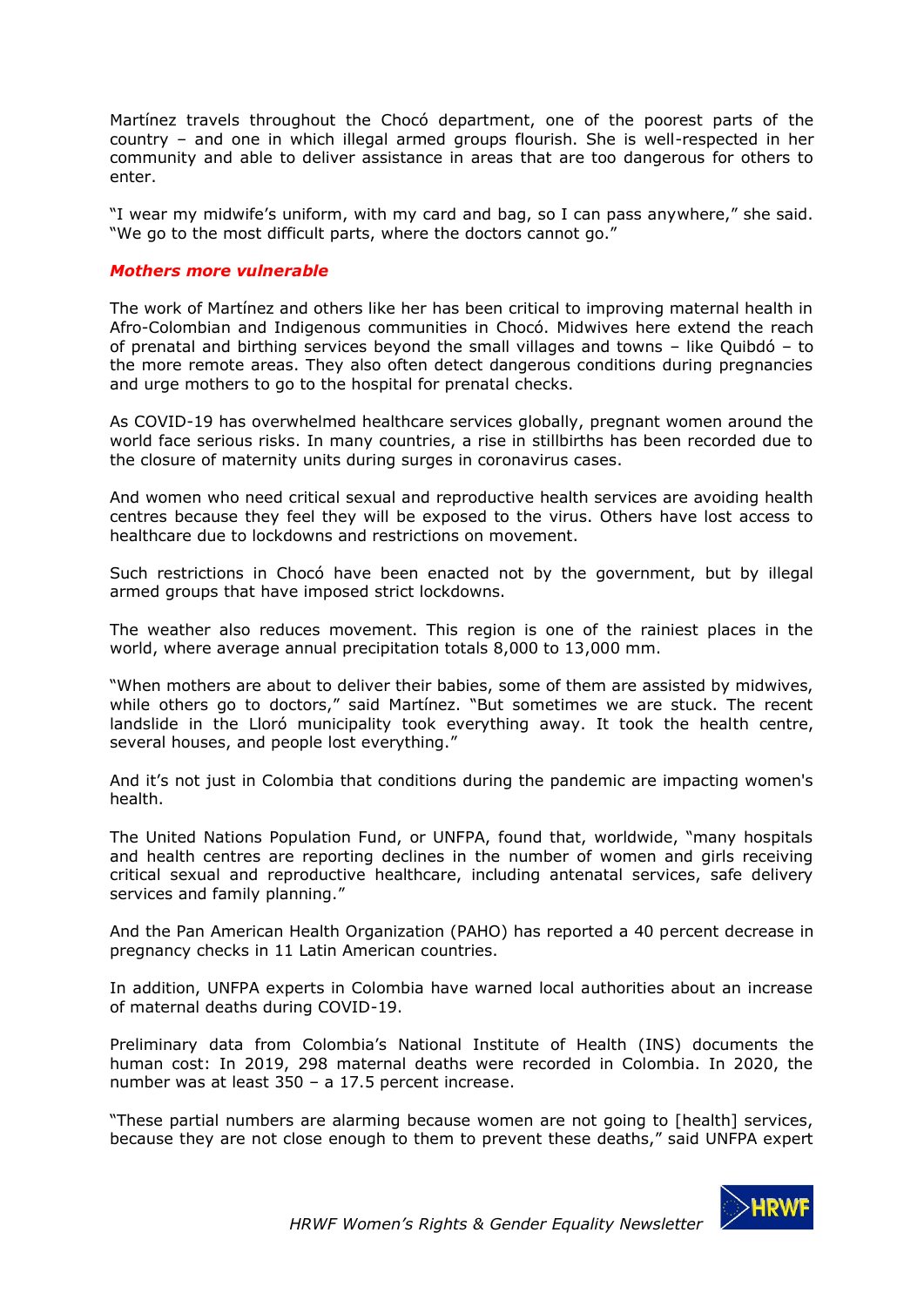Ana María Vélez. "We have not organised a healthcare system outside hospitals or clinics."

Even before the pandemic began, maternal mortality in Colombia was high – although not as high as Venezuela, Peru, or Ecuador. According to the INS, the maternal mortality rate in 2019 was 46.7 deaths per 100,000 live births, with numbers even higher in rural communities. But Afro-Colombian women die at twice the national rate, and the mortality rate in Indigenous communities is five times higher than the average.

As part of the UN's Sustainable Development Goals, UNFPA hopes to achieve zero preventable maternal deaths by 2030. However, during this pandemic, Vélez reported that Colombia lost eight years, with rates of maternal mortality returning to levels not seen since 2012.

That, in the opinion of many, is where traditional midwives can help.

"The work of midwives is fundamental, but it is not only working with them, it is working with a healthcare system, and that implies several actions," Vélez said. "First, the community works with the midwives. And second, [it's necessary] to work on the different cultural worldviews within the institutions, because often the problem is discrimination."

#### *Midwifery and health centres' response*

In Colombia, midwifery was officially recognised as an International Intangible Culture Heritage in 2016. But unlike in Mexico, which has also seen a rise in midwife-assisted birth during the pandemic, these traditional health workers still receive no financial backing from the state. And many of them, including Martínez, say their work is not valued by the government. Furthermore, according to Vélez, newborns assisted by midwives are not counted by DANE, the national statistics department.

Nonetheless, Martínez said, midwives like her play a crucial role.

"First, we value the pregnant mother; we tell her to go to the doctor so that the doctor can do the relevant exams, and she can go to about five or six check-ups," she said. "Then I can help them without problems."

But during this pandemic, requests for assistance have exceeded the capacities of the midwives. Local organisations are trying to respond to such shortfalls. Asoredipar Chocó, an association of more than 800 midwives in Chocó, focuses on training and supporting their work.

Manuela Mosquera, a former volunteer nurse at the Colombian Red Cross and the leader of Asoredipar Chocó, said there had been an increase of 20 percent in home births assisted by midwives within the association since the start of the pandemic.

While the services of these traditional midwives are on the rise, Mosquera views COVID-19 as an opportunity for health centres to better acknowledge their work.

"The pandemic should imply a recognition of midwifery by local health institutions, since they have identified that pregnant women are not attending their health centres," she said.

UNFPA is currently working on developing a phone app with Asoredipar Chocó to register home births, newborns, or maternal or neonatal deaths by mobile phone. The project aims to integrate Chocó's traditional midwives with health services and with DANE. This

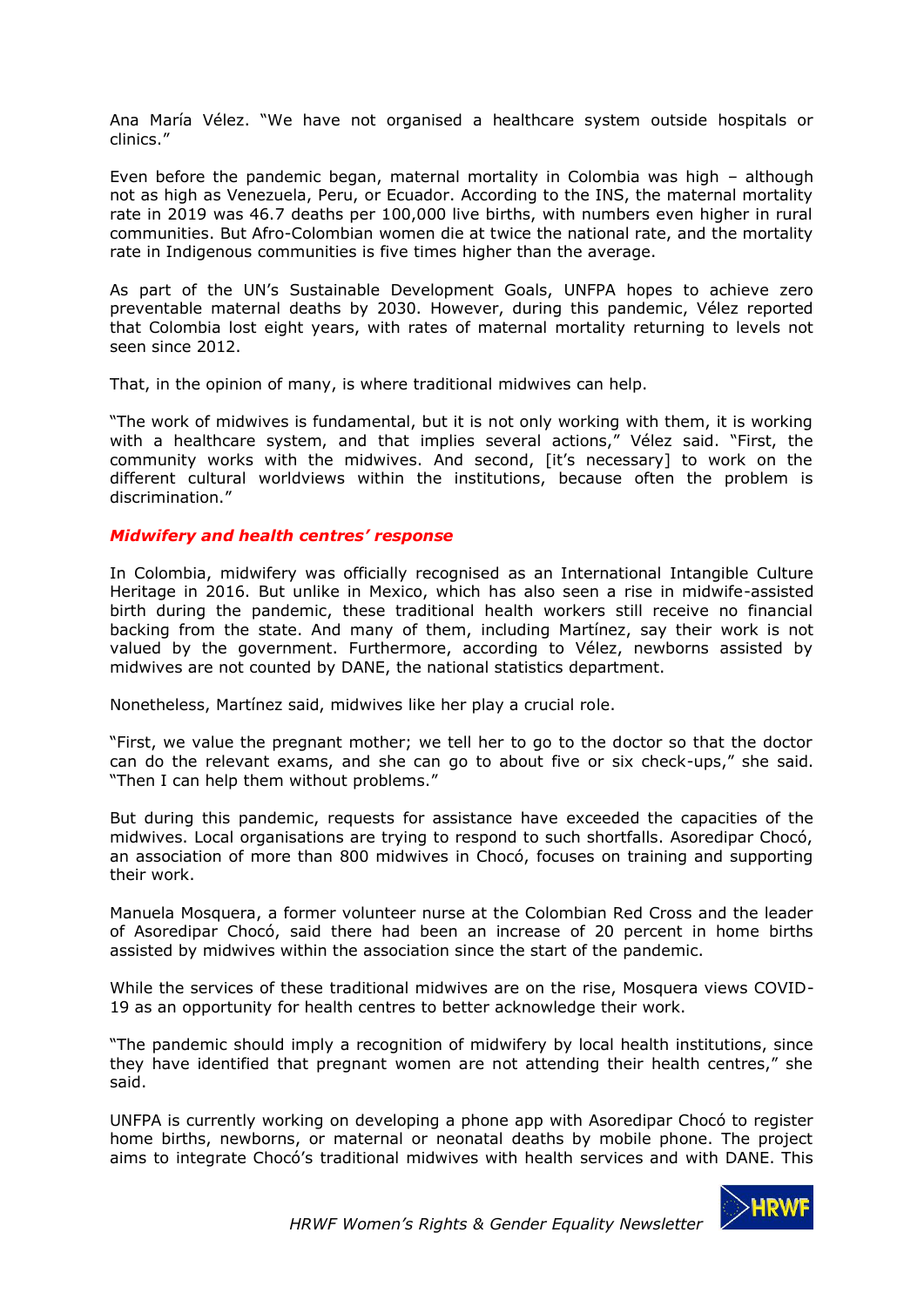will help midwives establish a "live birth certificate" of newborns that is sent directly to DANE to better integrate the records of newborns assisted by parteras. This way, home births may be recognised.

"This innovation can help ensure that women do not experience discrimination in services, that midwives who help can register births, and that those births count," said Vélez.

The integration of midwives within the formal health system, with an ethnic and intercultural approach, could, it is hoped, increase communities' access to health services and reduce preventable maternal deaths.

Recently, PAHO analysed the impact of COVID-19 on Indigenous and Afro-descendants in the countries of the Americas, working with local leaders to rethink the health system. They discussed not only reducing the inequity in access but also how to place greater value on ancestral knowledge – including that of parteras and healers.

## *The need for regional investment*

Even though the countries of Latin America and the Caribbean, except for Haiti, are not among those with the highest rates of maternal mortality globally, PAHO has reported an increase due to COVID-19 in the region, with the highest rises in Mexico, Brazil, and Colombia.

PAHO encouraged countries in the Americas to step up their efforts to ensure access to prenatal care services for pregnant women, while UNFPA urged more funding to meet rising needs due to the pandemic, secure maternal healthcare, and promote reproductive health.

According to a recent study, government funding can contribute significantly to the reduction of infant mortality in Latin America. But the amount of money invested is different in each Latin American country. In Colombia, for example, the entire national health development budget (which includes maternal health) was only \$70 million in 2020.

That is why the work of Martínez, and people like her, is crucial.

A week after she visited with the herbal tea, Chamorro went into labour. Martínez took a motorcycle to Chamorro's home early in the morning to help her with the delivery.

"The labour wasn't difficult, but it was longer and painful because her last baby was eight years ago," Martínez said.

Still, after eight hours of labour, and with Martinez's help, Chamorro gave birth to a healthy, five-pound baby girl. Her name is Helean Sofía Serna.

# <span id="page-3-0"></span>**Colombia sees surge in femicides amid uptick in violence**

*Femicide Observatory records 86 killings of women and girls in September, the highest monthly total since 2017.*

By Megan Janetsky

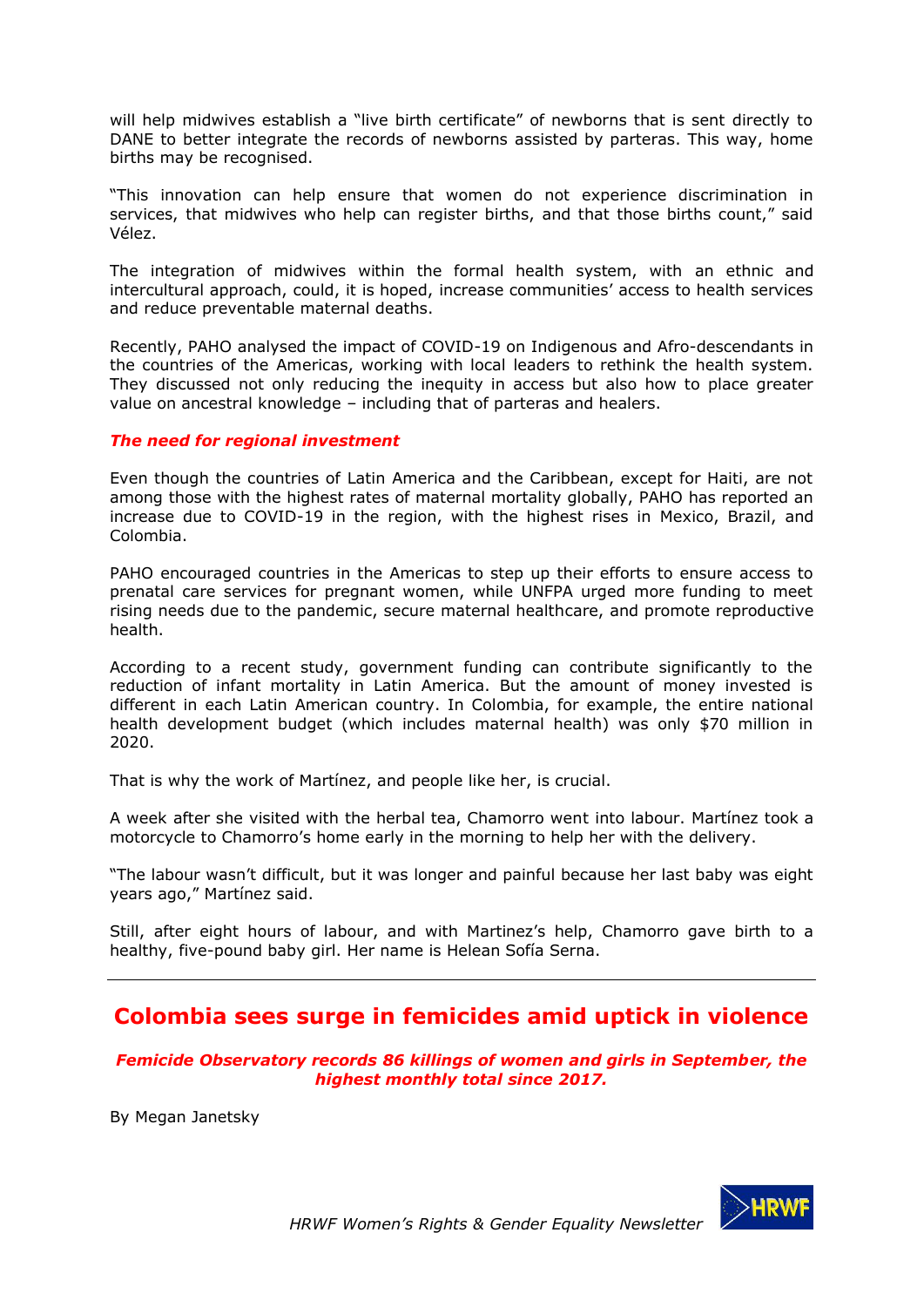Al Jazeera (20.10.2020) - <https://bit.ly/34t1USc> - Letica Estacio hoped the wave of gender-based violence that surged during the coronavirus lockdown in Colombia would slow after the South American country eased restrictions in early September.

But after the five-month lockdown was lifted, femicides – the killing of women due to their gender – surged across the country, data from Colombia's Femicide Observatory shows.

An average of nearly three women a day were killed in Colombia in September, with 86 femicides recorded in the month. It is the highest monthly total researchers have documented since they began tracking the killings in 2017.

Watchdogs said the spike in violence against women is a product of compounding longterm ripple effects of the pandemic – a resurgence of armed group violence and economic fallout – that disproportionately affect women.

"Every day the conflict gets worse and worse. The narcotrafficking, the killings," said Estacio, a 52-year-old women rights leader in the western coastal city of Tumaco. "It's incredibly heavy, and even more so for women."

#### *Surge in gender-based violence*

At the beginning of the pandemic, countries across the world saw rises in domestic violence as lockdowns restrictions closed women in with their abusers. Latin America, a region which recorded high rates of gender-based violence before the pandemic, felt that even more acutely.

Estacio and other leaders in Tumaco, a hub for narcotrafficking and armed conflict, were overwhelmed by an initial surge in domestic violence cases after the country entered a nationwide lockdown in March.

But as the state diverted resources from some parts of the country in order to focus on bringing the coronavirus outbreak under control, a patchwork of criminal groups – leftwing fighters, right-wing paramilitaries and narcotrafficking gangs – moved into areas vacated by the government and waged territorial war.

"Here, there's no such thing as law," Estacio said.

As a result, mass killings and similar bloodshed reminiscent of times before the country's 2016 peace process have jumped country-wide.

Sexual and gender-based violence have long been used as tools of war to sow terror in communities. Now, Estefania Rivera Guzman, a researcher at the Observatory, is concerned that the strategic targeting of women could be on the uptick.

So far in 2020, the group has registered 445 cases of femicide, up from 431 cases across the same period in 2019. The numbers recorded in September were more than double levels witnessed earlier this year.

Since September, women's rights leaders have also noted another disturbing development: As armed groups clash in rural areas and exploit vulnerabilities caused by the pandemic to increase child recruitment, there has been a spike in the number of women and girls killed by firearms.

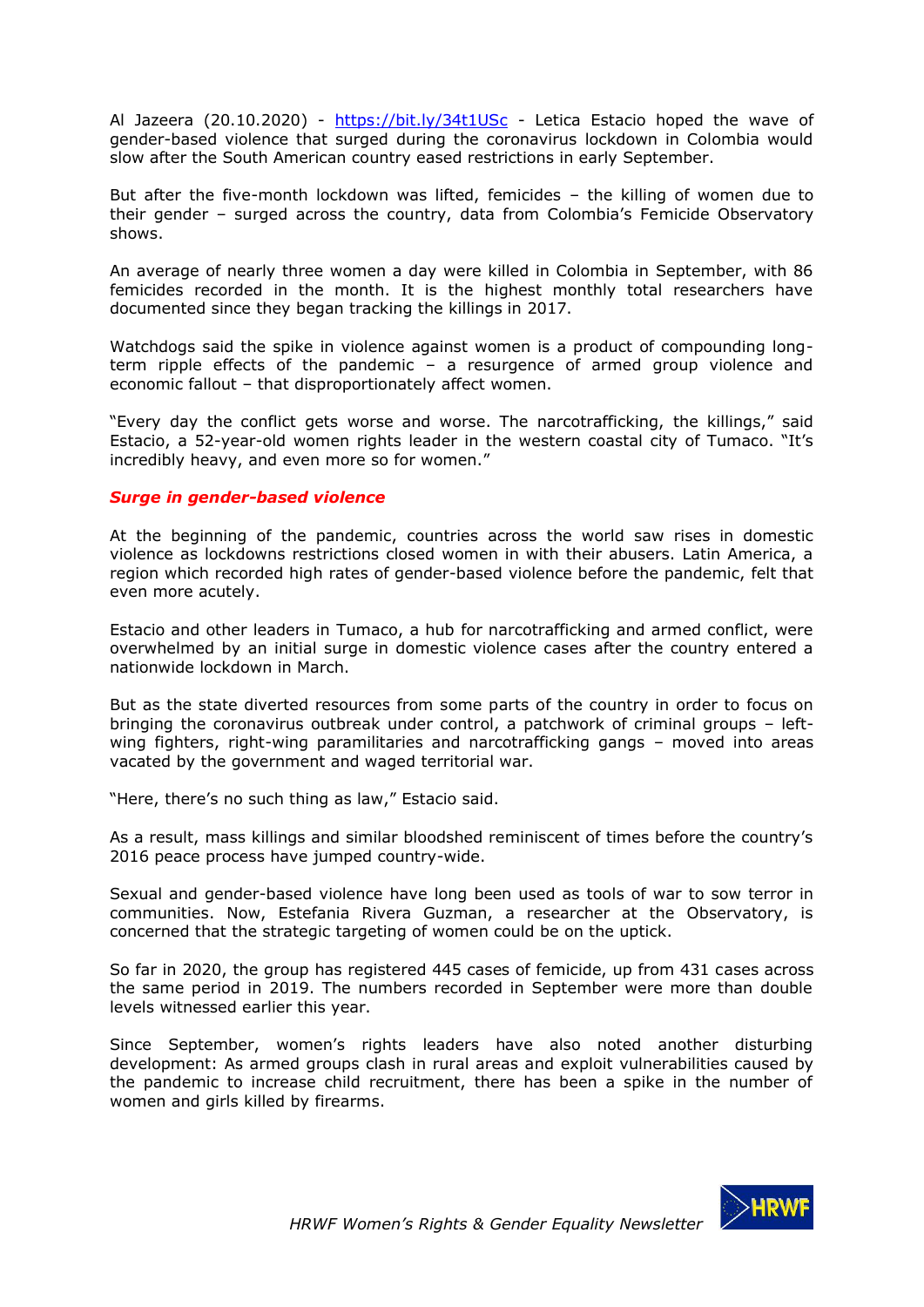In recent weeks, one man pleaded guilty to beating and stabbing a woman who rejected his sexual advances, throwing her into the western Cauca River where her body was found floating.

Near Tumaco, armed men reportedly stopped and shot up the car of a local women's and Indigenous rights leader.

And in the central town of Segovia, one 14-year-old girl was reportedly killed by a hitman and, a day after being buried, her body was found unearthed and naked in the cemetery.

"It's these acts of violence that are so extreme that they send a message," Rivera Guzman said. "And the message isn't just for women, but also for the men who live in the zone, and it's: Who has the power?"

While officials in Segovia said they "reject all violent acts" against women and girls and police say they are investigating the crime, the majority of femicides in the country end in impunity.

In Tumaco, Estacio and other observers say women are often too scared to report gender-based violence because men working with armed groups camp outside government offices where women would normally report.

#### *Economic distress*

Meanwhile, the economic fallout caused by the pandemic and the lockdowns has disproportionately affected women, putting them at heightened risk.

Before the COVID-19 outbreak, Colombia had one of the highest economic gender gaps in Latin America. In recent months, female-dominated industries like tourism and the service sector have taken severe hits.

In August, the unemployment rate for women was 21.7 percent, and the unemployment rate for men was 31.4 percent, according to the most recent government data.

Estacio said women in her community who would normally support themselves by working informally and selling street food were left with no income, as work dried up amid the lockdown.

It has stripped at-risk women of "economic autonomy", explained Carolina Mosquera, researcher at the Bogota-based think-tank, Sisma Mujer. And with it, their ability to escape from an abusive situation that could escalate to something as extreme as femicide.

In one recent case, a woman called the organisation's domestic abuse helpline, and they worked to get her out of her home where she was being abused by her husband. Hours later, when they called back, she told aid workers she could not leave because she was surviving off her husband's salary.

When they tried to follow up "she simply stopped answering."

"It's a loss of 10 years of work toward gender equality because women are returning to these patriarchal spaces," Mosquera said. "It brings us back to this old dynamic of the man as the provider and the woman who cares for the home."